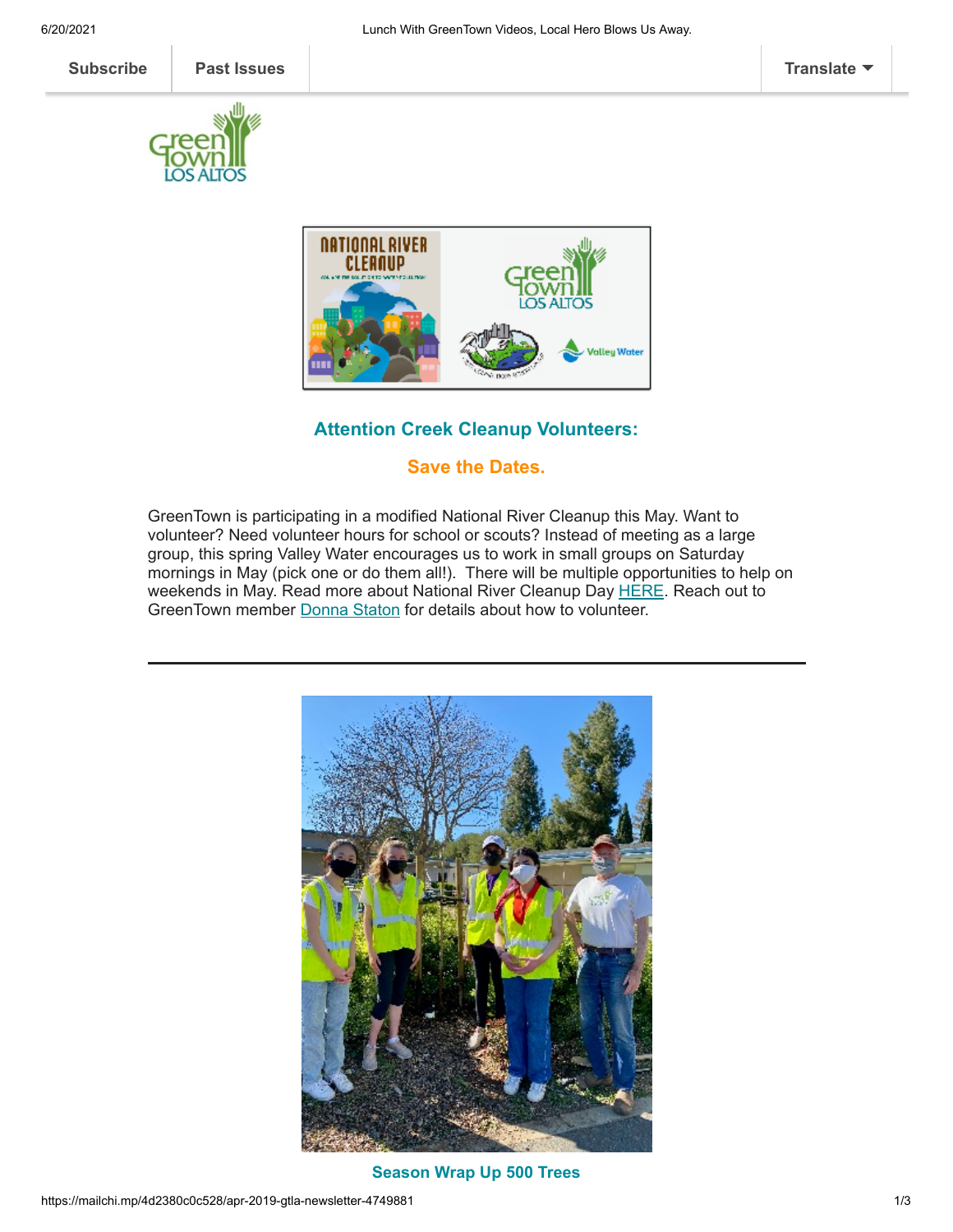| <b>Subscribe</b> | <b>Past Issues</b> | <b>Translate</b> |
|------------------|--------------------|------------------|
|                  |                    |                  |

The pandemic cut into our tree planting effort, but we still got 44 trees in the ground. These trees went to homes, schools and even one city park. Yes, we planted two Valley Oaks at the popular Shoup Park near downtown Los Altos. The schools included Covington, Springer, Montclaire and Pinewood.

There are still a few trees on backorder, so the number will grow. Including the 162 from the first planting season, we are now over 200 and well on our way to 500.

[Sign up on our website](https://www.greentownlosaltos.org/500-trees) to get a reminder in November for the next planting season.

Photo: Los Altos HS Green Team at Covington school after planting a Chinese Pistache.



### **Lunch With GreenTown Series View It On YouTube!**

Now's your chance to see videos of the Lunch With GreenTown series recently hosted by GreenTown Los Atlos's Gary Hedden. With a range of engaging speakers discussing interesting environmental related topics, you can likely find one that interests you to check out. [Check out this article](https://www.greentownlosaltos.org/post/the-lunch-with-greentown-talks-videos-are-here) to view the topics and the video links.



**Meet Our Clean Air Hero Anne Dumontier**